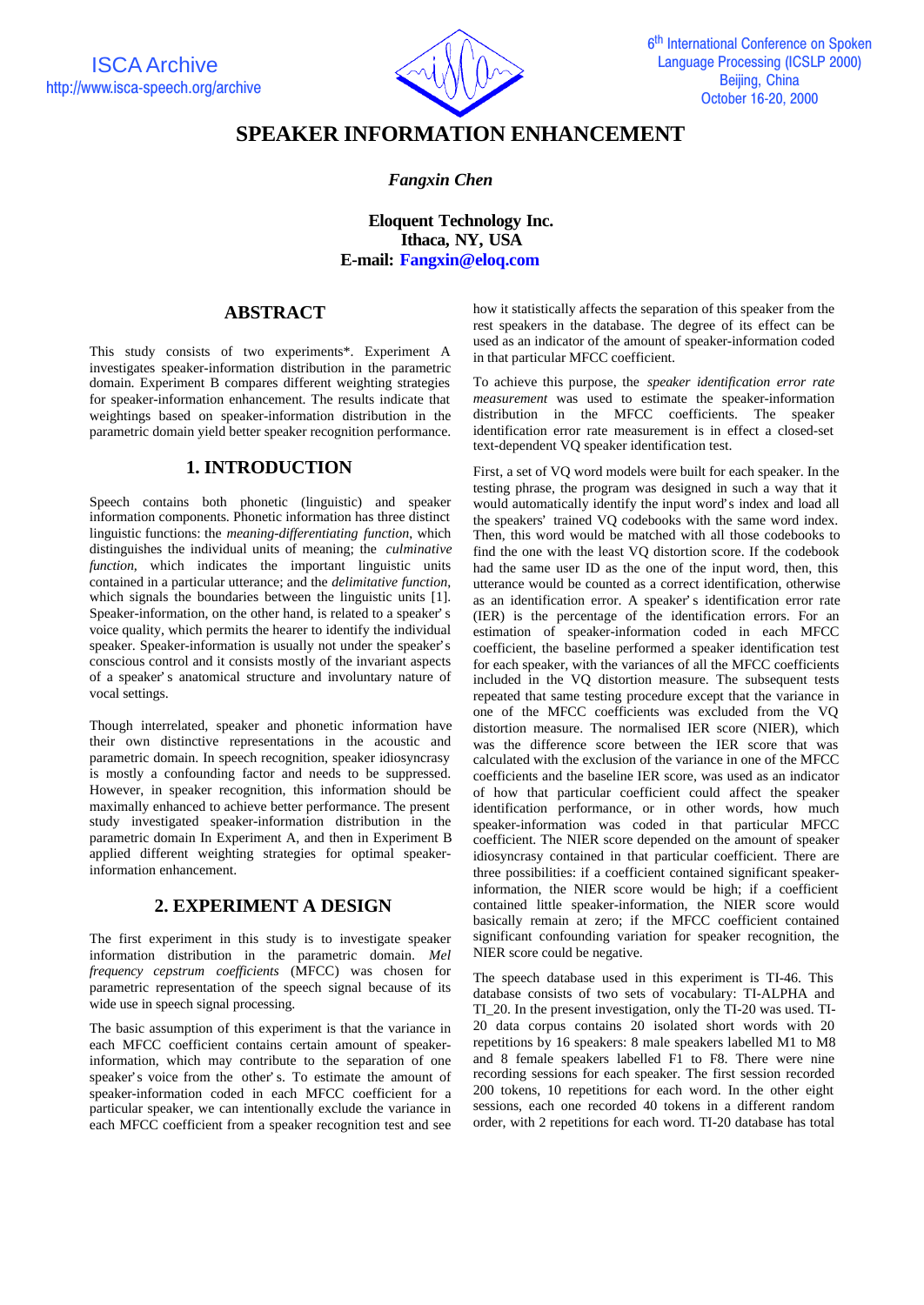26 repetitions for every word item from 9 separate recording sessions by each speaker, which provides an adequate number of sessions and tokens for the present study. The data assignment in this study was as follows: Session 1 was designated to the speaker VQ model training; Session 2-5 were used for the measurement of speaker-information distribution in MFCC; Session 6-9 were reserved for Experiment B. Since TI-20 data were originally designed for speech recognition purpose, the vocabulary consists mostly of single-syllable short words. This utterance length is not long enough for yielding high speaker recognition performance due to lack of sufficient speaker information coded in the speech signal. However, our study was only interested in maximally extracting speakerinformation from a limited speech source. This data provided the necessary challenging environment.

#### **3. EXPERIMENT A RESULTS**

The result of the averaged NIER distribution in the MFCC coefficients over all male speakers is presented in Figure 1; Figure 2 is for the female counterpart; Figure 3 shows the averaged NIER distribution over all the speakers. The results of individual speakers' NIER score distributions are not presented in this paper due to limited space.



**Figure 1:** Averaged NIER score distribution over the male speaker group.



**Figure 2:** Averaged NIER score distribution over female speakers.



**Figure 3:** Averaged NIER score distribution over all speakers.

From the results of this experiment, we can come to following tentative conclusions:

- In general, the lowest- and the higher-order MFCC coefficients tend to contain less speaker-information compared with the lower- and middle-order ones; For many speakers, the variances contained in these coefficients (especially for the lowest coefficient C1) are confounding factors for speaker recognition;
- Female speakers tend to have much less speakerinformation distributed in the higher-order MFCC coefficient region as compared with male speakers;
- Though there exist the above general tendencies in the distribution pattern of speaker-information, the amount of speaker-information in each coefficient is largely speaker-dependent. In other words, each individual speaker's idiosyncrasy is coded in the MFCC coefficients in its unique way.

# **4. EXPERIMENT B DESIGN**

A baseline and three different weighting methods were applied in the closed-set speaker identification tests for comparison. The baseline speaker identification test used only the standard inverse-variance weighting [2]. For the other three methods, different weighting functions were added respectively, in addition to the inverse-variance weighting.

*Weighting Function I* used the raised sine function [3], a popularly used weighting strategy for speech information enhancement;

*Weighting Function II* assigned weight to each MFCC coefficient based on the averaged distribution pattern of speaker-information in the MFCC coefficients. Raised sine function weighting used by *Weighting Function I* was originally intended for speech recognition. Therefore, the lower-order coefficients were given low weights because the variances in those coefficients tend to be more related to speaker variation, as well as to the transmission channel variation. For speaker recognition, however, the variability due to speaker variation should not be suppressed. Furthermore, the average distribution pattern of speaker-information (see Figure 3) shows that the speaker-information distribution is not a sine function and the higher-order coefficients tend to have little or even negative speaker-information. A better approach for speaker-information enhancement, then, should adopt a strategy which weights the MFCC coefficients according to the distribution pattern of speaker-information, which is obtained from the speech training data. *Weighting Function II* is based on this assumption, and weights each MFCC coefficient according to its ranking in the amount of speaker-information. The coefficients were sorted in an increasing order according to their respective NIER scores. The weights rank from 1 to 15. The lowest-ranking coefficient is assigned the weight value of 1 and with the increment of 1 for each subsequent coefficient. If two or more coefficients have the same NIER scores, they receive the same weight. In that case, the highest weight will be lower than 15. This weighting function is applied to all the speakers in the testing phase.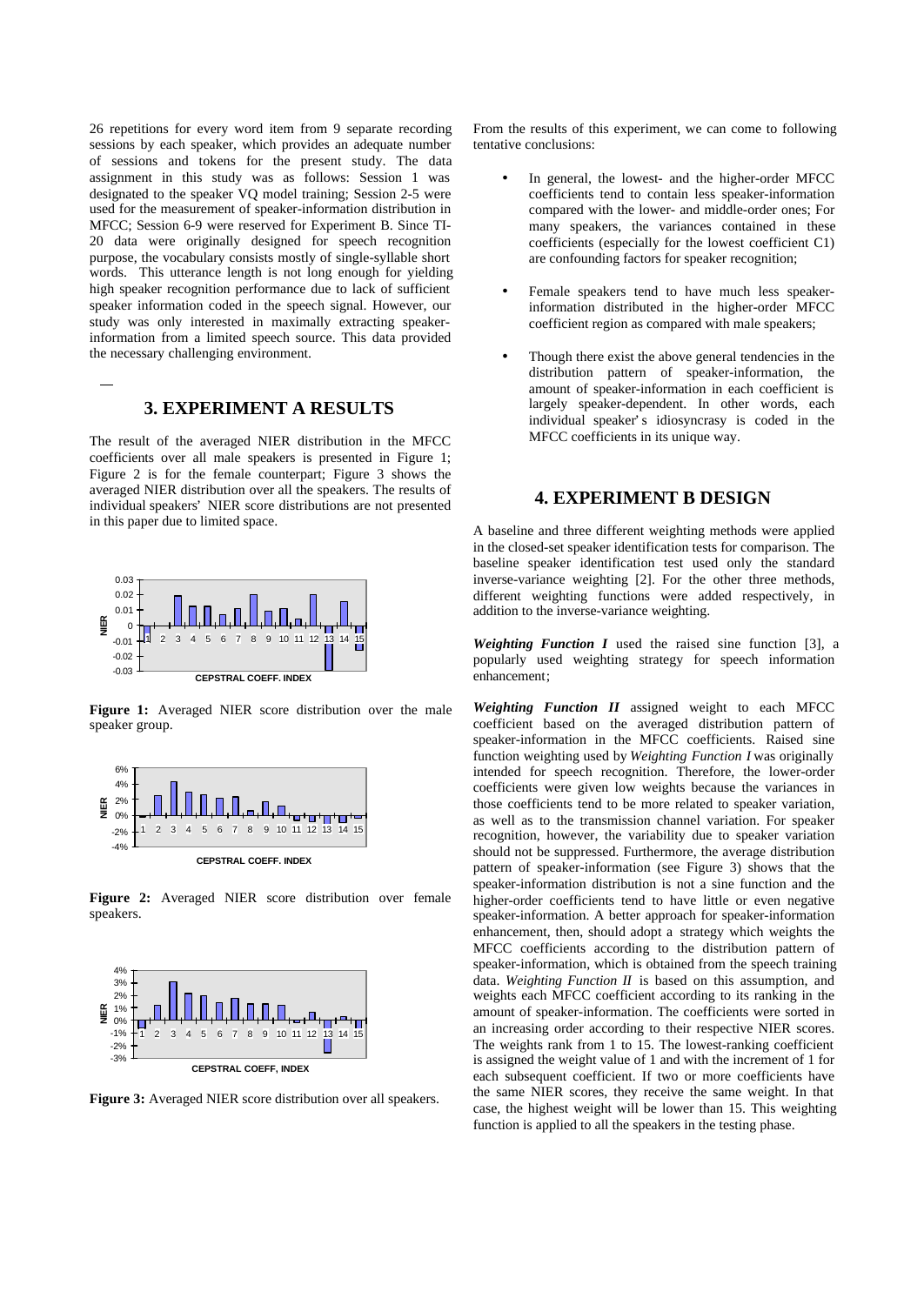*Weighting Function III* assigned weights based on the individual speakers' distribution patterns of speaker-information in the MFCC coefficients. *Weighting Function II* assumed that the average distribution pattern of speaker-information was applicable to all the speakers. Therefore, the same set of weights was applied to all the speakers indiscriminately in the testing phase. As we have already pointed out, although there exists a general tendency, speaker-information distribution is largely speaker-dependent. Some individual speakers' information distribution patterns are quite inconsistent with the averaged distribution pattern of speaker-information. For example, the middle-order coefficients contain much speakerinformation in the averaged speaker-information distribution pattern. However, some individual speakers' pattern showed negative NIER or NIDD scores in that region. Optimal speakerinformation enhancement, then, has to depend on individual speakers' distribution patters of speaker-information. *Weighting Function III* adopted this approach. The weight assigned to each coefficient was based on the ranking of NIER scores. In this respect, *Weighting Function III* is the same as *Weighting Function II*. However, the ranking of speaker-information in *Weighting Function II* was based on the average NIER score distribution, and the weighting assigned to each coefficient was the same to all the speakers. The ranking of speaker-information in *Weighting Function III*, on the other hand, was based on each individual speaker's NIER score distribution and the weighting assigned to each coefficient was individual speaker-dependent.

The above three weighting methods can also be classified into two categories: *the general weighting* approach and *the* individual-*speaker-based weighting* approach*.* In *the general weighting* approach, the same weighting function was applied to all the speakers indiscriminately in the VQ Euclidean distance measurement.

$$
d(x, x^{\cdot}) = \sum_{i=1}^{p} (w_i | xi - x^{\cdot} i |^2 M i)
$$

where *wi* is the *ith* MFCC coefficient's inverse-variance weight; *Mi* , in the case of *Weighting Function I*, is the *ith* MFCC coefficient's raised sine function weight, and in the case of Weighting Function II, the *ith* MFCC coefficient's general speaker-information weight.

In the *general weighting* approach, *M<sup>i</sup>* is the same for all the speakers. *The general weighting* approach includes *Weighting Functions I* and *II*.

In *the* individual-*speaker-based weighting* approach, weighting was based on individual speaker's speaker-information distribution patterns, and different weightings were applied to different speakers in the Euclidean distance measurement.

$$
d(x, x') = \sum_{i=1}^{p} (w_i |xi - x'i|^2 M_{ji})
$$

where *wi* is the *ith* MFCC coefficient's inverse-variance weightand  $M_{ii}$  is the *jth* speaker's *ith* coefficient speakerinformation weight.

*Function III* belongs to *the individual-speaker-based weighting* approach.

### **5. EXPERIMENT B RESULTS**

The IERs of the baseline and all the weighting methods are fairly high because of using very short words for speaker identification training and testing. However, this in principle should not affect the purpose of the current experiment, which was to compare different weighting methods for speaker identification improvement. The averaged IERs for the speakers of the TI-20 data with the baseline and three different weighting approaches are listed in the following table:

| <b>Method</b>   |                |               | <b>Baseline Weighting Weighting Weighting</b> |
|-----------------|----------------|---------------|-----------------------------------------------|
| Average<br>IIER | 33.81%  30.36% | <b>27.40%</b> | 126.70%                                       |

**Table 1:** Averaged Identification Error Rate (IER) for different weighting approaches

*Weighting Function I* reduced the averaged IER by 3.45%, compared with the baseline. Since this weighting function was originally designed for enhancing phonetic information, the effect of this function in improving speaker recognition indicates that there exists a fairly strong correlation between the distribution patterns of speaker and phonetic information in the parametric domain. As pointed out by O'Shauhgnessy [6]: "Most of the parameters and features used in speech analysis contain information useful for the identification of both the speaker and the spoken message. (p.480)". In the speech signal, the same acoustic phenomena, such as formant frequencies, carry both phonetic and speaker cues. Studies on speech perception [5,6] indicate that speaker-information actually facilitates listeners' phonetic processing for some perceptual tasks. This suggests that the human's perceptual system treats speaker-information as an integrated component of the acoustic cues for speech recognition, and there is an inherent relationship existing between phonetic and speaker information.

In spite of the fact that *Weighting Function I* improved speaker recognition performance in general, there were three speakers (F4, F6 and M4) whose error rates actually increased and another two speakers (F8 and M3) whose error rates remained the same, compared with the baseline .

*Weighting Functions II* was based on the average distribution pattern of speaker-information in MFCC according to either NIER scores and it achieved better performance than the baseline with an IER reduction of 6.41%. It also outperformed *Weighting Function I* with error rate reduction of 2.84%. This result supports our argument that speaker-information has its distinct distribution pattern in the acoustic and parametric domain, which can be identified and enhanced effectively for speaker-recognition.

*Weighting Function III* was based on the individual speakers' NIER score distributions. In Comparison with the baseline and